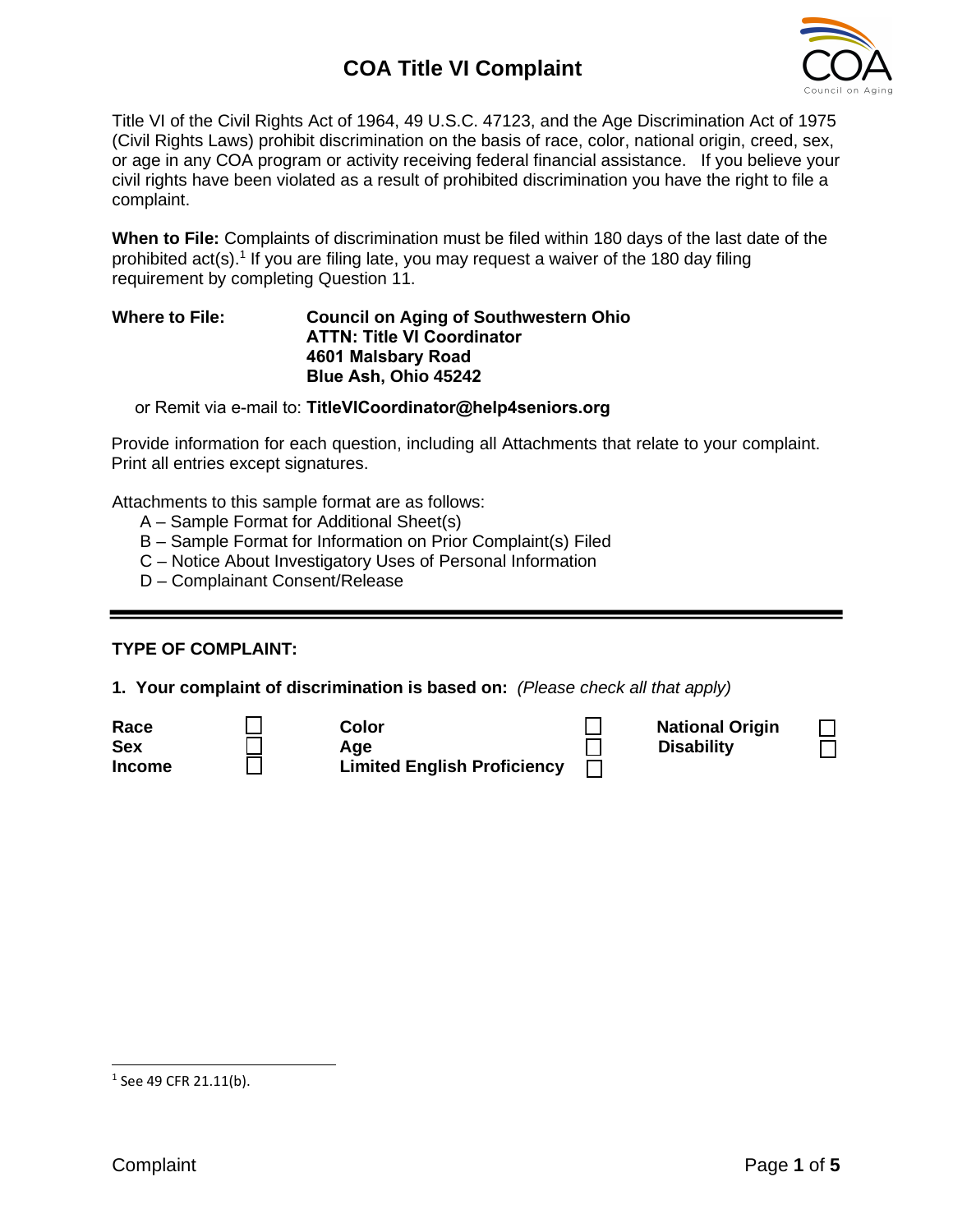

## **2. Your Contact Information:**

| Name:                     |                         |             |
|---------------------------|-------------------------|-------------|
| Address:                  |                         |             |
| City, State and ZIP Code: |                         |             |
| Home Phone:               | <b>Business Phone:</b>  | Cell Phone: |
| Home E-Mail:              | <b>Business E-Mail:</b> |             |

#### **3. What is the most convenient time and way for us to contact you about this complaint?**

## **4. Are you represented by an attorney in this matter?** Yes  $\Box$  No  $\Box$ **If yes, provide his or her contact information below:**

| Name:                     |             |
|---------------------------|-------------|
| Company:                  |             |
| Address:                  |             |
| City, State and ZIP Code: |             |
| <b>Business Phone:</b>    | Cell Phone: |
| <b>Business E-Mail:</b>   |             |

### **5. Information about person(s) who experienced the discrimination if different from complaint filer** (Attach additional sheets, if necessary.)**:**

| Name:                     |                         |             |
|---------------------------|-------------------------|-------------|
| Address:                  |                         |             |
| City, State and ZIP Code: |                         |             |
| Home Phone:               | <b>Business Phone:</b>  | Cell Phone: |
| Home E-Mail:              | <b>Business E-Mail:</b> |             |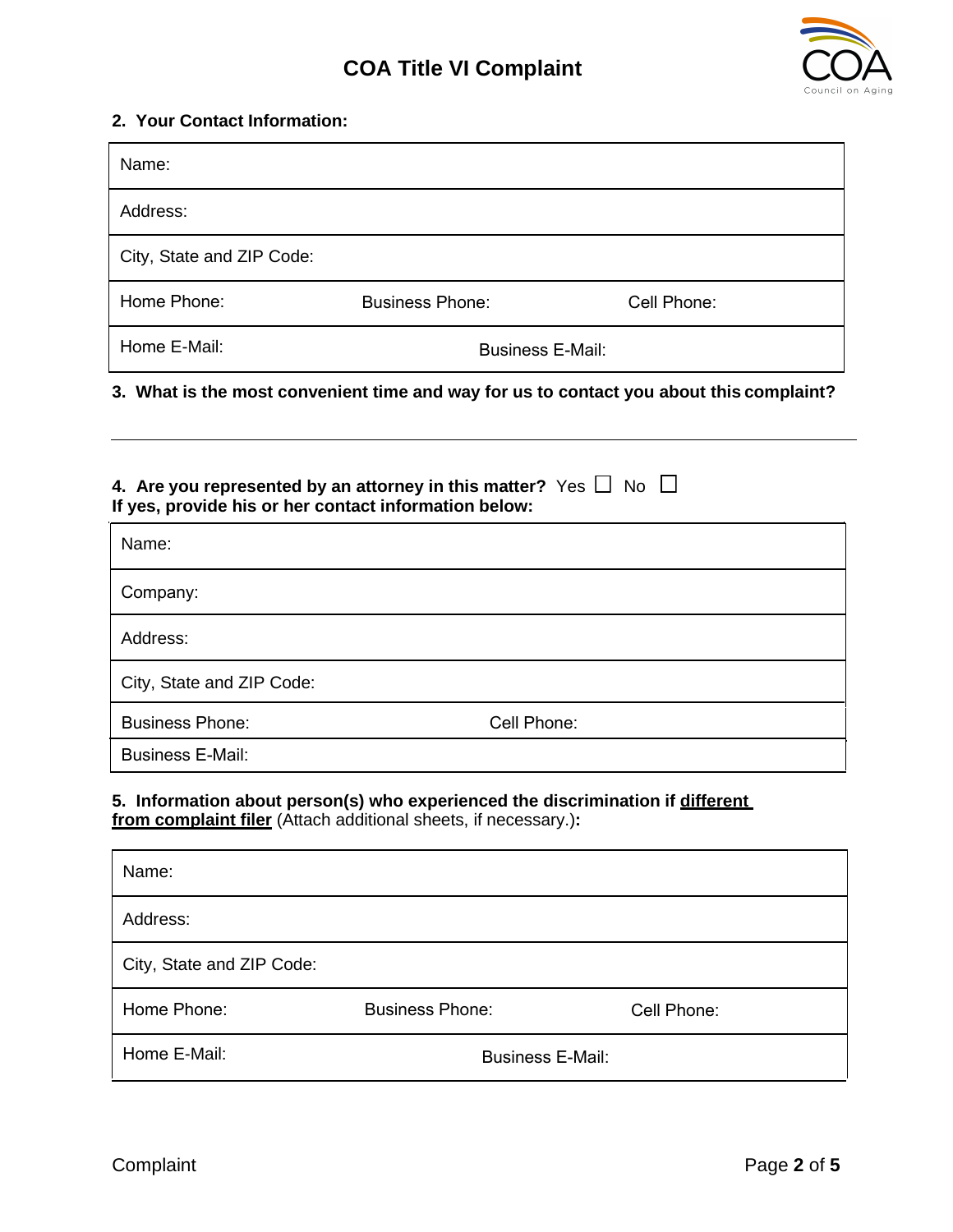

**6. Identify who committed the alleged prohibited act(s)** (Attach additional pages, if necessary):

| Name:                     | Title:                    |
|---------------------------|---------------------------|
| Company:                  | Section, Office, or Dept: |
| Address:                  |                           |
| City, State and ZIP Code: |                           |
| <b>Business Phone:</b>    | Cell Phone:               |
| <b>Business E-Mail:</b>   |                           |

**7. Explain the events that took place. Indicate why you believe you or another person was subject to discrimination. For example, indicate who was involved and how that person treated you differently than others.** (Attach a copy of written materials that support your complaint.)

**8. Identify the basis on which you believe the discrimination, intimidation, or retaliation occurred.**

| Race:<br>Color:         |  |  |
|-------------------------|--|--|
| <b>National Origin:</b> |  |  |
| Creed:                  |  |  |
|                         |  |  |
| Sex:<br>Age:            |  |  |
|                         |  |  |

**9. When and where did the alleged discrimination take place? Provide date(s), time(s) and location(s).**

| Earliest date:    |  |  |  |
|-------------------|--|--|--|
|                   |  |  |  |
| Most recent date: |  |  |  |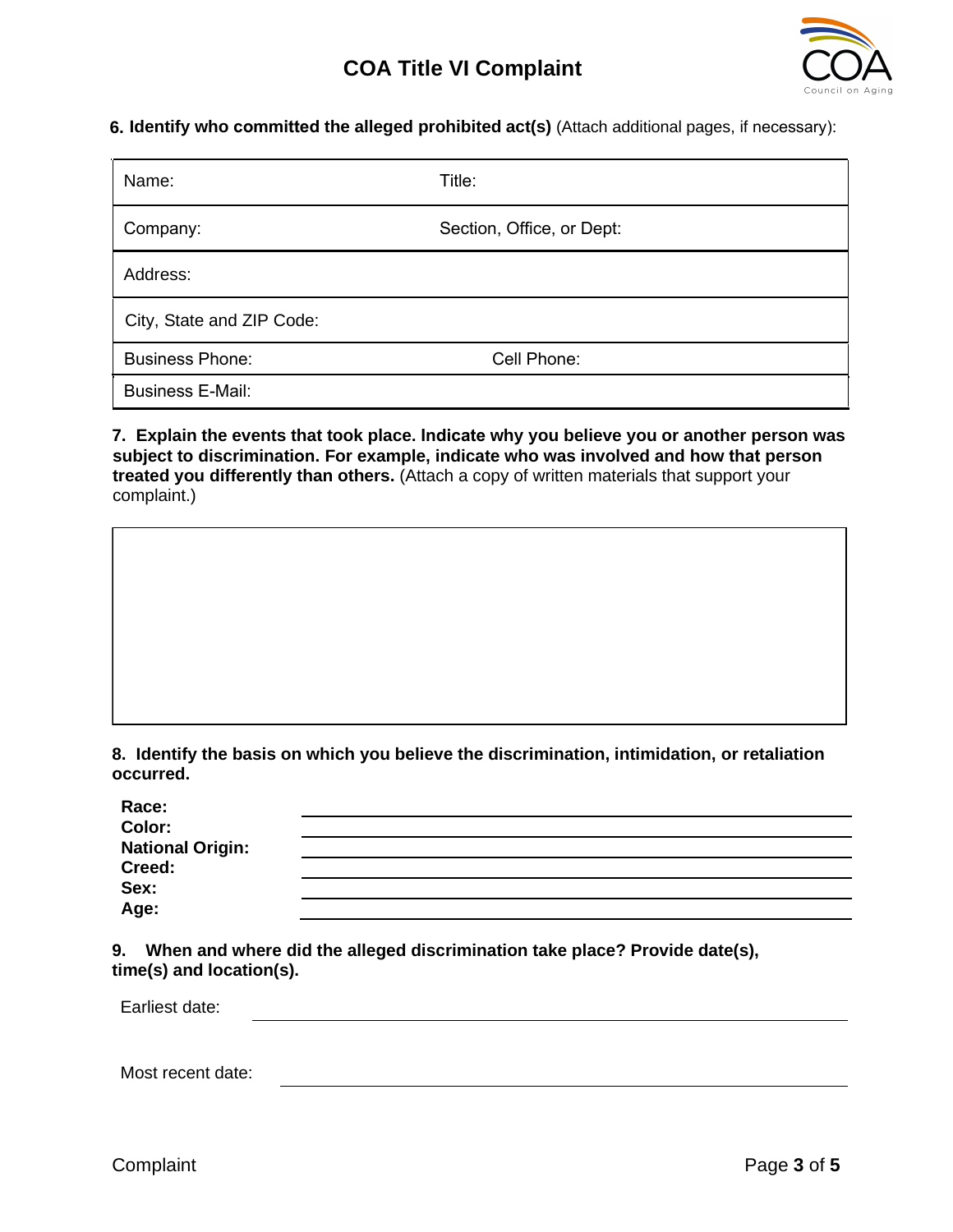

**10. If the discrimination, occurred more than 180 days ago, and you are requesting a waiver to file late, explain in detail why you filed after 180 days. (**Attach additional sheets, if necessary.)

**11. Supporting Contacts/Witnesses - List any person(s) whom we may contact for additional information to support your complaint.** (Attach additional sheets, if necessary.)

| Name:                     |
|---------------------------|
| Address:                  |
| City, State and ZIP Code: |
| Telephone:                |
| E-Mail:                   |
|                           |
| Name:                     |
| Address:                  |
| City, State and ZIP Code: |
| Telephone:                |
| $E$ -Mail:                |
|                           |
| Name:                     |
| Address:                  |
| City, State and ZIP Code: |
| Telephone:                |
| E-Mail:                   |

**12. Do you have any other information that you think is relevant to the investigation of your complaint?** (Attach additional sheets, if necessary.)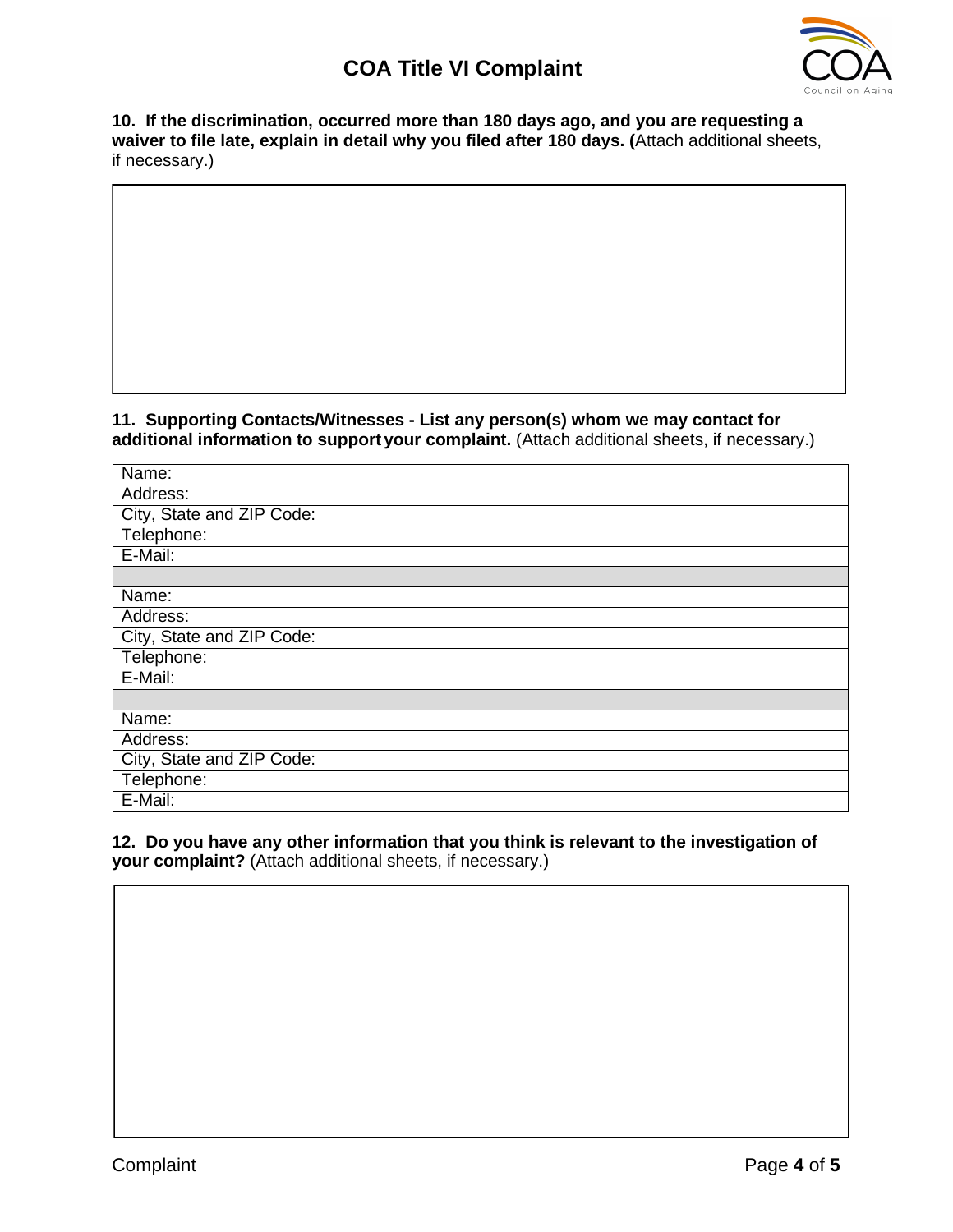

#### **13. What remedy are you seeking?**

### **14. Please answer the following:**

a) Have you (or the person who experienced the discrimination) filed a claim regarding this complaint with any federal, state or local government agency Yes  $\Box$  No  $\Box$ 

#### b) Have you instituted a legal suit or court action regarding this complaint?

Yes  $\Box$  No  $\Box$ 

c) Have you hired an attorney with respect to the allegations in the complaint? Yes  $\Box$  No  $\Box$ 

#### **If yes, provide the information in Attachment A.**

**15. Sign and date below.** (A signature is required to process your complaint.)

| <b>PRINT NAME</b> | TURE   | ١Δ |
|-------------------|--------|----|
|                   | 3IGNAT |    |

Mail this signed sample format or your letter with the same information, to the address below. Keep copies for your records.

Council on Aging of Southwestern Ohio

ATTN: Title VI Coordinator

4601 Malsbary Road

Blue Ash, Ohio 45242

or Remit via e-mail to: **TitleVICoordinator@help4seniors.org**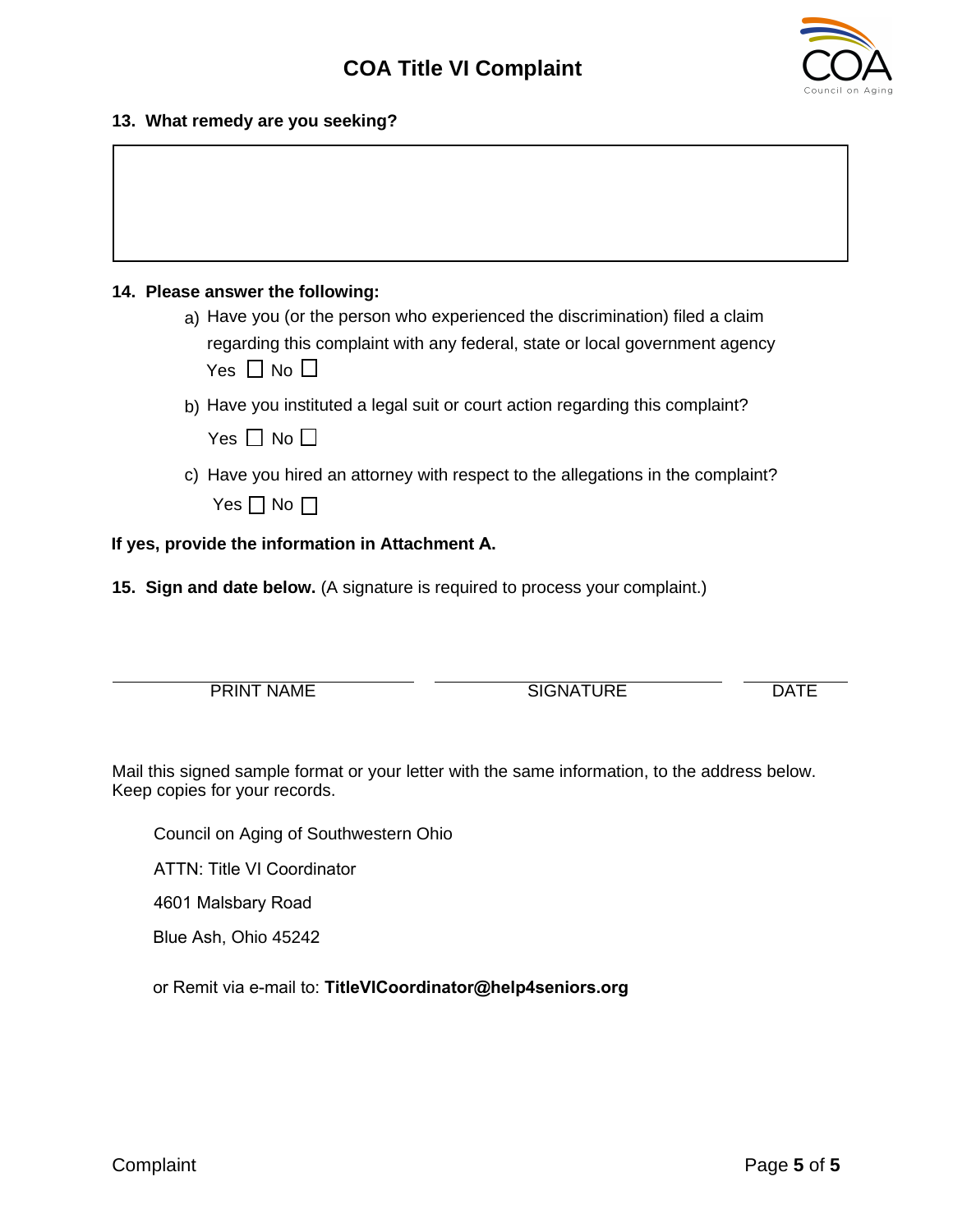

## **ATTACHMENT A – FORMAT FOR INFORMATION ON PRIOR COMPLAINT(S) FILED**

Your Name

**1. Have you (or the person who experienced the discrimination) filed the same or any other complaints with our office or another office inthe Department of Transportation or the Department of Medicare/Medicaid?** 

 $Yes \Box$  No  $\Box$ 

**If yes, provide the complaint number(s)** .

**2. Provide the name and telephone number of the person who investigated the complaint, if known.**

**3. Against what individual or organization was the prior complaint filed?**

| Name:                     |                         |
|---------------------------|-------------------------|
| Company or Organization:  |                         |
| Address:                  |                         |
| City, State and ZIP Code: |                         |
| <b>Business Phone:</b>    | <b>Business E-Mail:</b> |
| Date Complaint Filed:     |                         |

### **4. Briefly, what was the complaint about?**